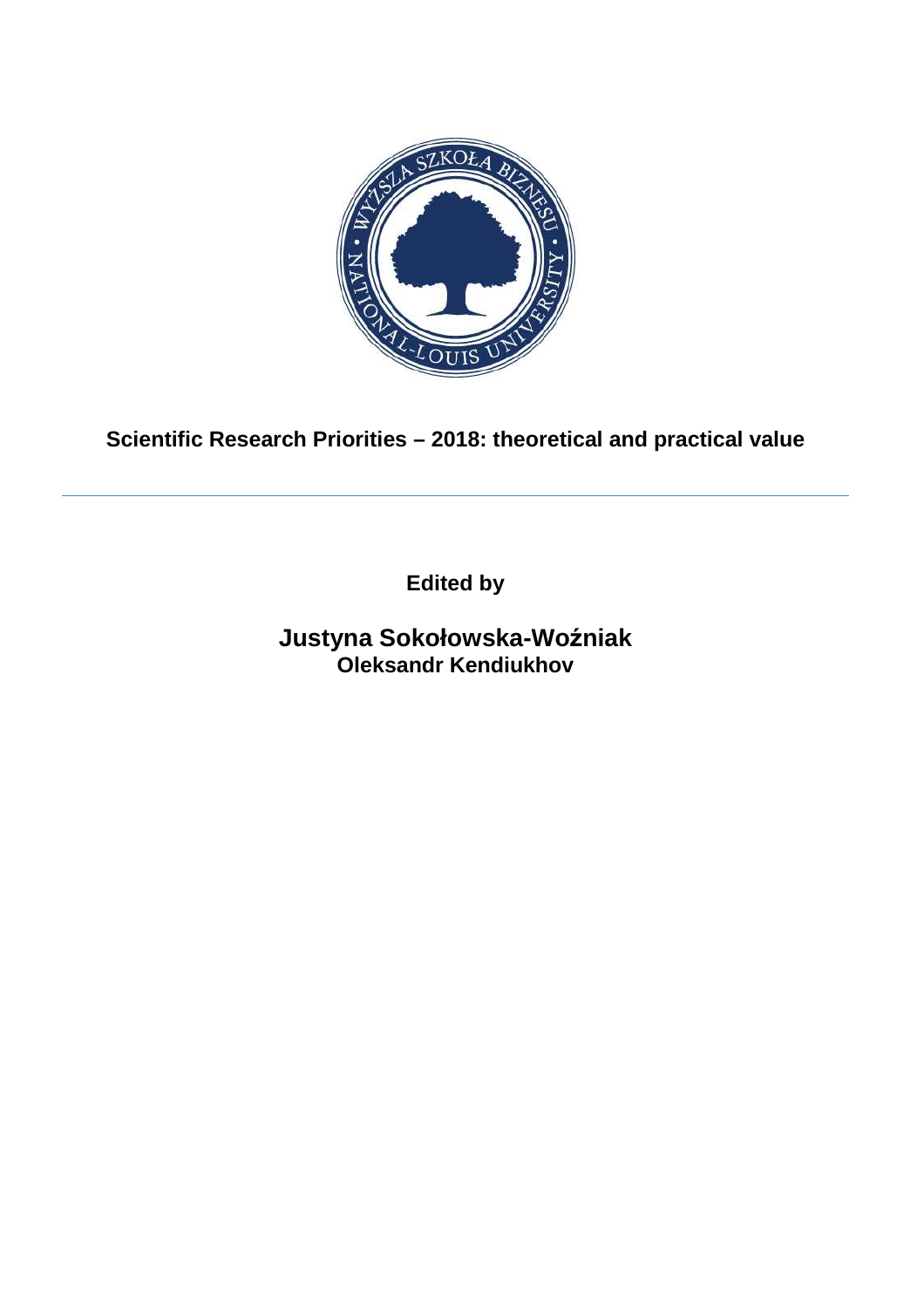**Scientific Research Priorities – 2018: theoretical and practical value** 

**Proceedings of the International Scientific and Practical Conference 26th-29th of June 2018** 

**Wy***ż***sza Szkoła Biznesu – National-Louis University Nowy Sacz, Poland** 

**Volume 2** 

**Edited by** 

**Justyna Sokołowska-Woźniak, Oleksandr Kendiukhov** 

**Nowy Sącz, Poland, 2018**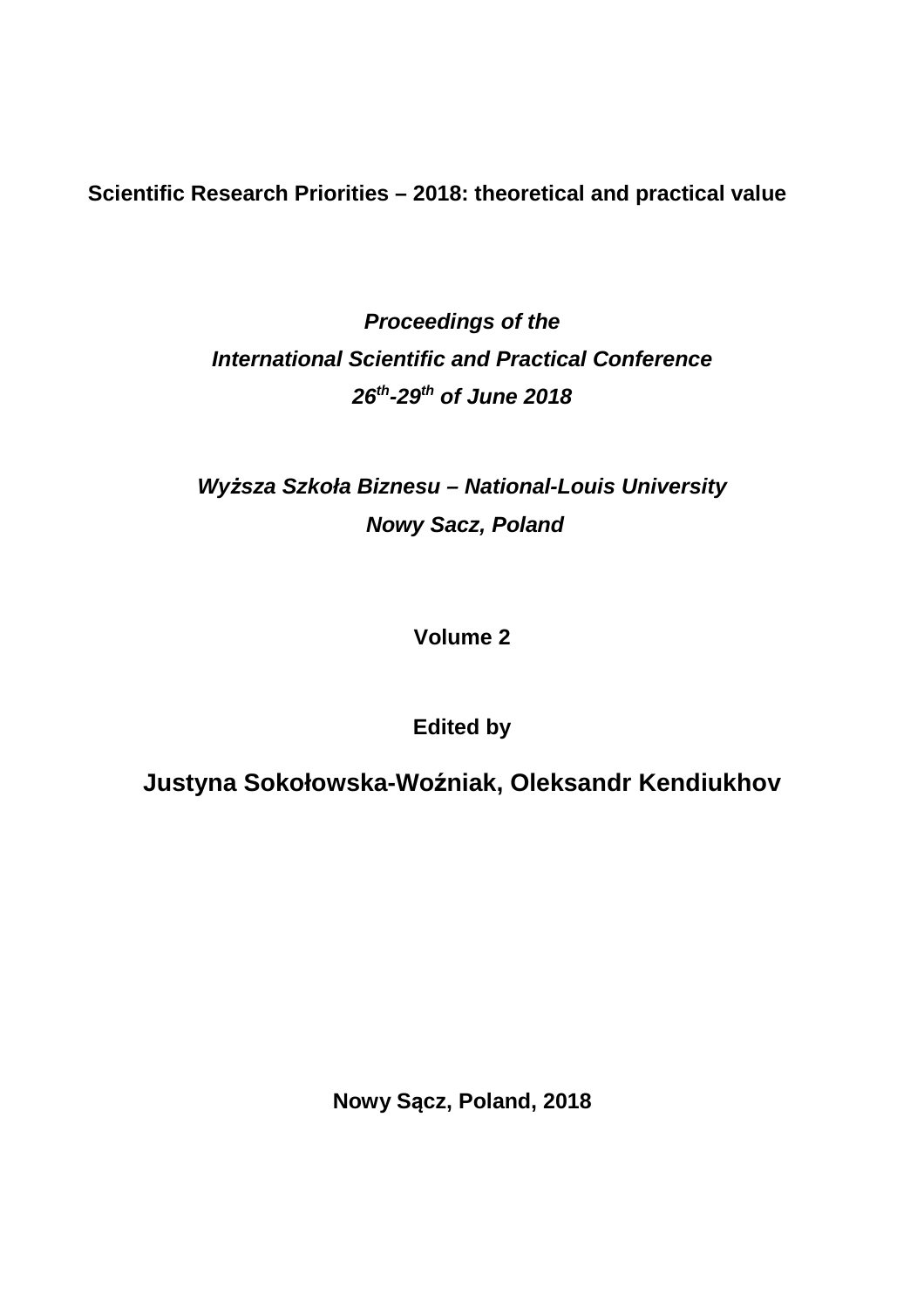## **Reviewers:**

**Dr Dariusz Woźniak** (College of Social and Computer Science, Wyższa Szkoła Biznesu – National-Louis University, Poland) **Dr Maria Sidor** (College of Social and Computer Science, Wyższa Szkoła Biznesu – National-Louis University, Poland)

**Proceedings of the II International Scientific and Practical Conference "Scientific Research Priorities – 2018: theoretical and practical value", Nowy Sącz, Poland, 26th-29th of June 2018, Wyższa Szkoła Biznesu – National-Louis University, Nowy Sącz** 

Proceedings of II the International Scientific and Practical Conference "Scientific Research Priorities – 2018: theoretical and practical value" include theses of reports of the conference participants in the fields such as: actual problems of social sciences; perspective areas of research in the humanities; priorities of applied scientific researches.

The Proceedings of the conference are intended for scientists, entrepreneurs, professors, postgraduates and students.

© Copyright by Wyższa Szkoła Biznesu - National-Louis University in Nowy Sącz, 2018 (2018, Vol. 2)

## **eISBN 978-83-88421-96-9**

**Publisher:** 

Wyższa Szkoła Biznesu – National-Louis University ul. Zielona 27 33-300 Nowy Sącz www.wsb-nlu.edu.pl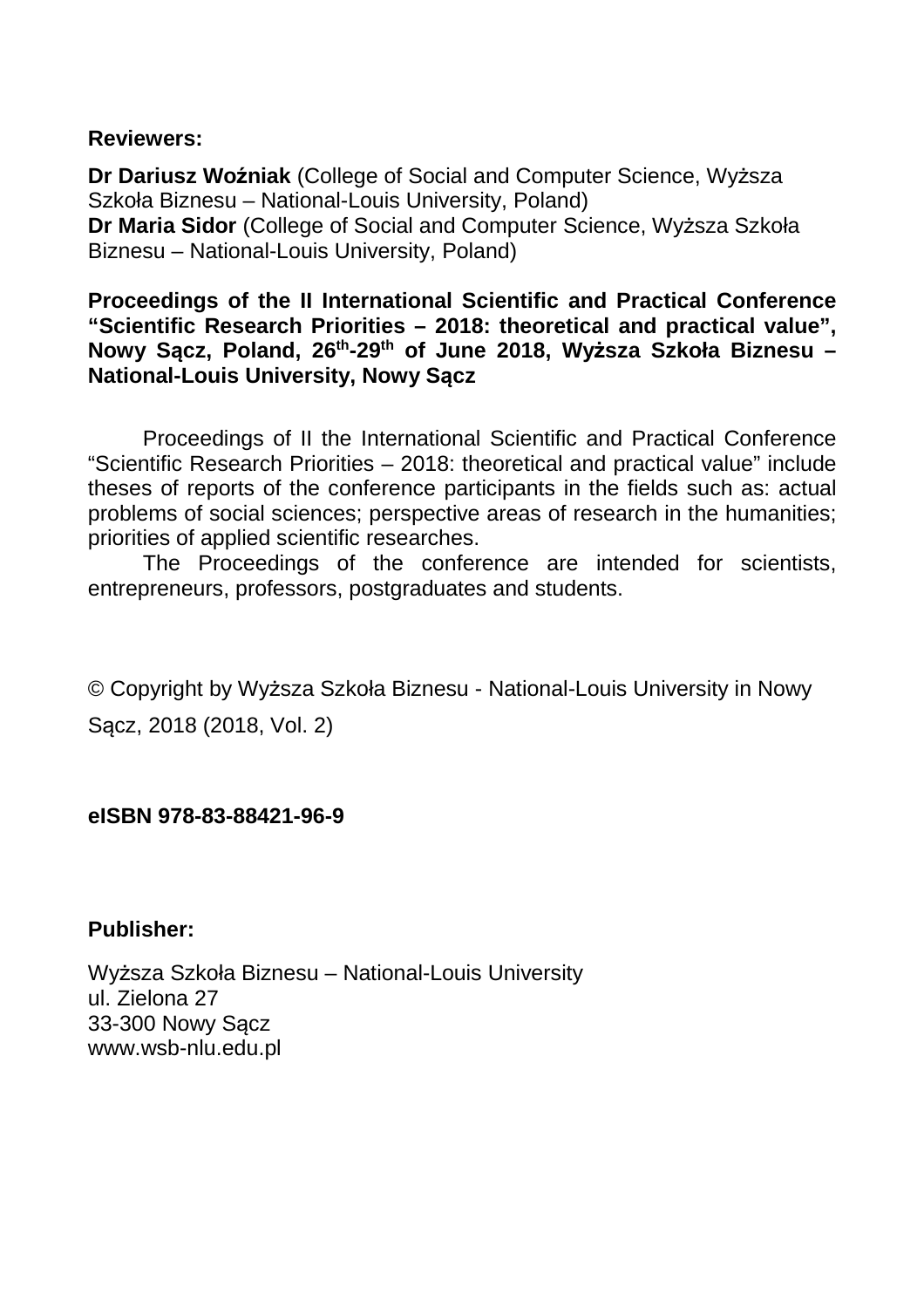## **"SPACE" AS AN INTERCULTURAL LINGUISTIC UNIT: COMMON AND DISTINCT FEATURES**

**"SPACE" – what is it?** We define space as part of a certain territory or free space between objects suitable for use, the expression of which has anthropocentric nature. All information and experience about it collected into cognitive-linguistic unit "concept "SPACE".

**Why it is actual topic of linguistic studies?** Nowadays, "ELECTRONIC SPACE" and "COSMIC SPACE" are frequently updated micro-concepts of the conceptual field "space". Every week of the 2018, there is 1-4 cosmic news and 1-24 E-space news (Science Daily). So they are regarded as frequently discussed and actual topics and their concepts as well. News is about changes, and changes in the world are always reflected in the language system.

The separation of the "e-space" in the structure of the "space" and of the "Outernet" and "Internet" within e-space structure, was the last change which still requires new spatial definitions. The choice of lexical forms to present the concept can be influenced by factors such as the selective nature of the observation, the individual experience of the person who describes and observes, as well as those who conduct the description or observation (Galichkina, 2001; 45-66). As a result, the concept is updated every time by using different lexical representatives.

**What is common and different in its intercultural meaning?** The similar question was considered in details by A. Wierzbicka, who was one of the first to compare the national concepts of the English, German, Japanese, Polish and Russian languages and showed the cognitive difference between the concepts "FRIENDSHIP", "FREEDOM", "HOMELAND" in practice (Wierzbicka, 1997).

Our study of concept "SPACE" in French and English language corpora and dictionaries (Meriam-Webster, Oxford, Larousse) shows different language representation of the core "SPACE" in English and French. The socio-cultural difference lies in determining the essence of the concept, which in the English language discourse includes the concept of "TIME" and considers "SPACE" not only as a free space, but as a personal, individual space in opposition to French concept.

By the method of continuous selection of phrases with the concept "SPACE" in different genres of media discourse, we revealed different language representation of the concept "SPACE" nearest and further peripheries in English and French. These parts of the conceptual field are anthropocentric parts and represents national specific. The concept "SPACE" has 4 lexemes representing the nearest periphery such as *"area", "zone", "volume", "place"* and more than 60